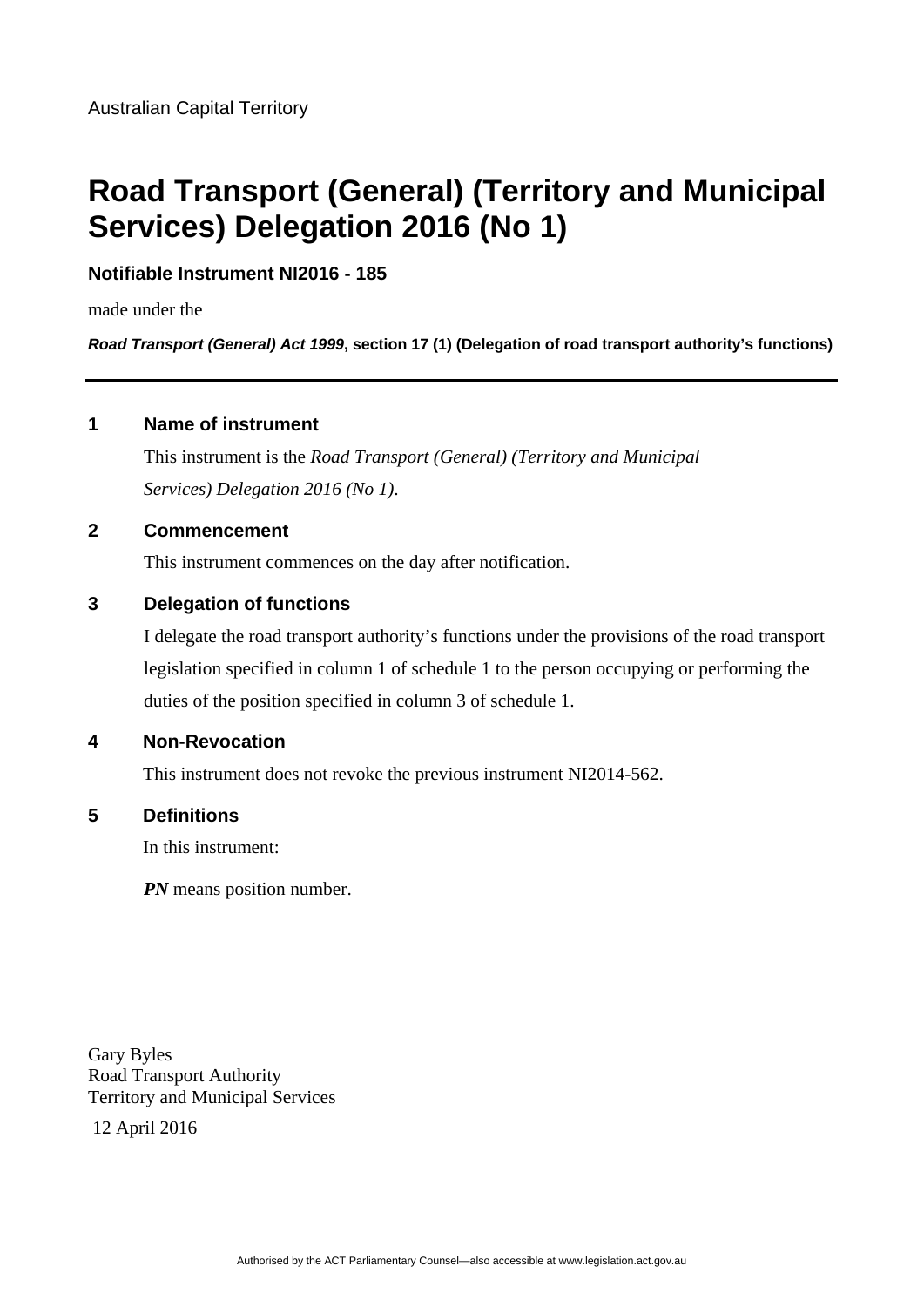| Column <sub>1</sub>                            | Column <sub>2</sub>                                                                                                                                                                                                                                                 | <b>Column 3</b>                          | <b>Column 4</b>                                             |
|------------------------------------------------|---------------------------------------------------------------------------------------------------------------------------------------------------------------------------------------------------------------------------------------------------------------------|------------------------------------------|-------------------------------------------------------------|
| Road transport<br>legislation<br>provision     | <b>Function description</b>                                                                                                                                                                                                                                         | <b>Position</b>                          | <b>Position description</b>                                 |
|                                                |                                                                                                                                                                                                                                                                     | <b>Road Transport (General) Act 1999</b> |                                                             |
| <b>Road Transport</b><br>(General) Act<br>1999 |                                                                                                                                                                                                                                                                     |                                          |                                                             |
| Section 19                                     | Appoint people to be an<br>authorised person<br>for the road transport<br>legislation or a provision<br>of the road transport<br>legislation                                                                                                                        | PN 28575                                 | Manager, Traffic Safety, Traffic Management and Safety      |
|                                                |                                                                                                                                                                                                                                                                     | PN 12048                                 | Senior Engineer, Road Safety, Traffic Management and Safety |
|                                                |                                                                                                                                                                                                                                                                     | PN 23597                                 | Engineer, Traffic Management, Traffic Management and Safety |
|                                                |                                                                                                                                                                                                                                                                     | <b>PN E00840</b>                         | Director, Capital Works Design and Delivery                 |
|                                                |                                                                                                                                                                                                                                                                     | PN 14768                                 | Manager, Capital Works Design and Delivery                  |
|                                                |                                                                                                                                                                                                                                                                     | PN 24821                                 | Senior Project Officer, Capital Works Design and Delivery   |
|                                                | Appoint people to be an<br>authorised person<br>for the following<br>provisions of the road<br>transport legislation:<br>Section 31 and 32 Road<br>Transport (Safety and<br>Traffic Management)Act<br>$1999$ – Removal of<br>dangers and obstructions<br>to traffic | PN 28575                                 | Manager, Traffic Safety, Traffic Management and Safety      |
|                                                |                                                                                                                                                                                                                                                                     | PN 12048                                 | Senior Engineer, Road Safety, Traffic Management and Safety |
|                                                |                                                                                                                                                                                                                                                                     | PN 23597                                 | Engineer, Traffic Management, Traffic Management and Safety |
|                                                |                                                                                                                                                                                                                                                                     | <b>PN E00840</b>                         | Director, Capital Works Design and Delivery                 |
|                                                |                                                                                                                                                                                                                                                                     | PN 14768                                 | Manager, Capital Works Design and Delivery                  |
|                                                |                                                                                                                                                                                                                                                                     | PN 24821                                 | Senior Project Officer, Capital Works Design and Delivery   |
| Section 20                                     | Issue identity cards to<br>authorised people for the<br>road transport legislation<br>or a provision of the road<br>transport legislation                                                                                                                           | PN 28575                                 | Manager, Traffic Safety, Traffic Management and Safety      |
|                                                |                                                                                                                                                                                                                                                                     | PN 12048                                 | Senior Engineer, Road Safety, Traffic Management and Safety |
|                                                |                                                                                                                                                                                                                                                                     | PN 23597                                 | Engineer, Traffic Management, Traffic Management and Safety |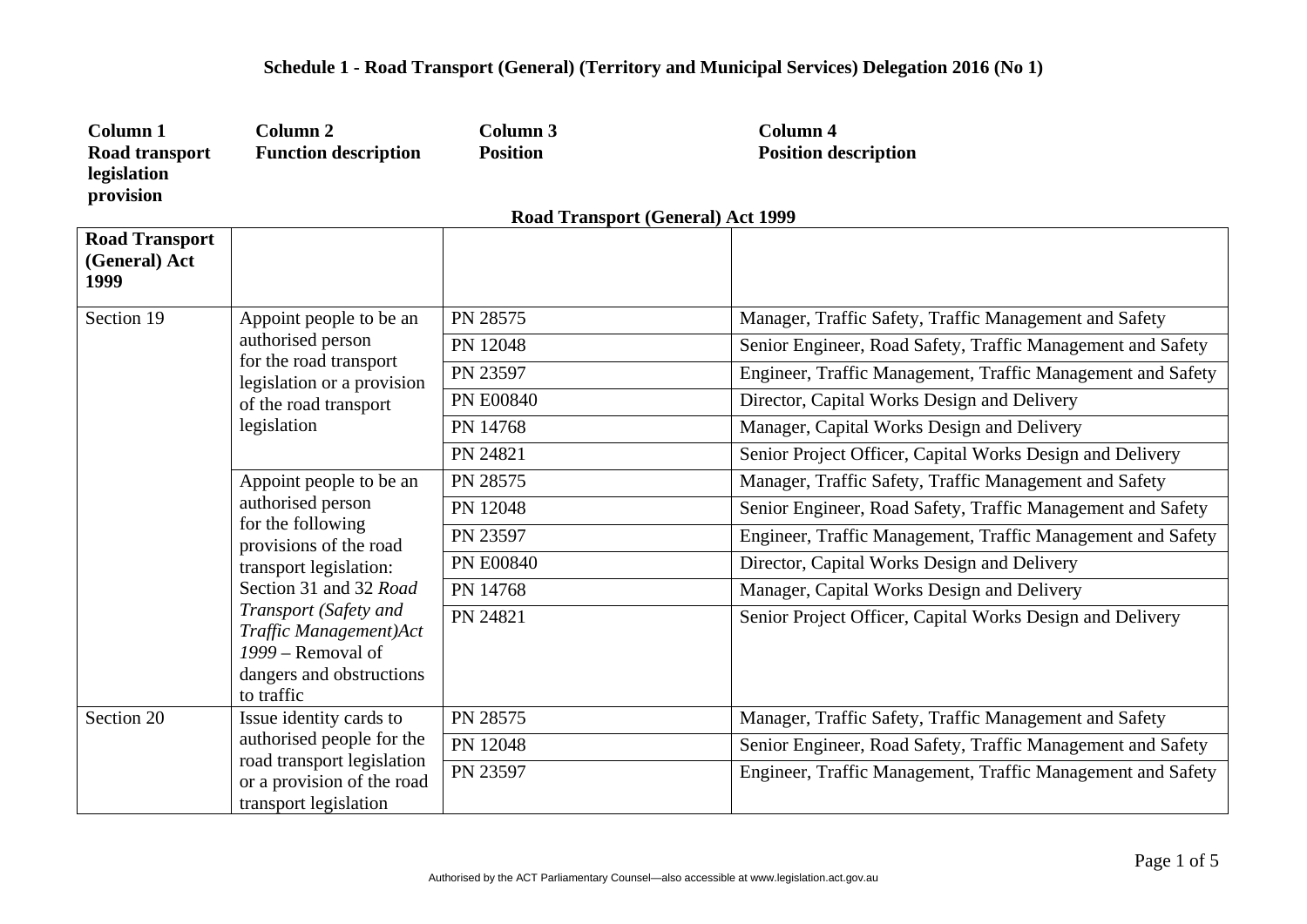| <b>Column 1</b>       | Column 2                                                          | Column 3        | Column 4                    |  |
|-----------------------|-------------------------------------------------------------------|-----------------|-----------------------------|--|
| <b>Road transport</b> | <b>Function description</b>                                       | <b>Position</b> | <b>Position description</b> |  |
| legislation           |                                                                   |                 |                             |  |
| provision             |                                                                   |                 |                             |  |
|                       | <b>Road Transport (Public Passenger Services) Regulation 2002</b> |                 |                             |  |

## **Road Transport (Public Passenger Services) Regulation 2002**  Section 70 Appointment of bus stops PN 28575 Manager, Traffic Safety, Traffic Management and Safety PN 12048 Senior Engineer, Road Safety, Traffic Management and Safety PN 23597 Engineer, Traffic Management, Traffic Management and Safety PN E00840 Director, Capital Works Design and Delivery PN 14768 Manager, Capital Works Design and Delivery PN 24821 Senior Project Officer, Capital Works Design and Delivery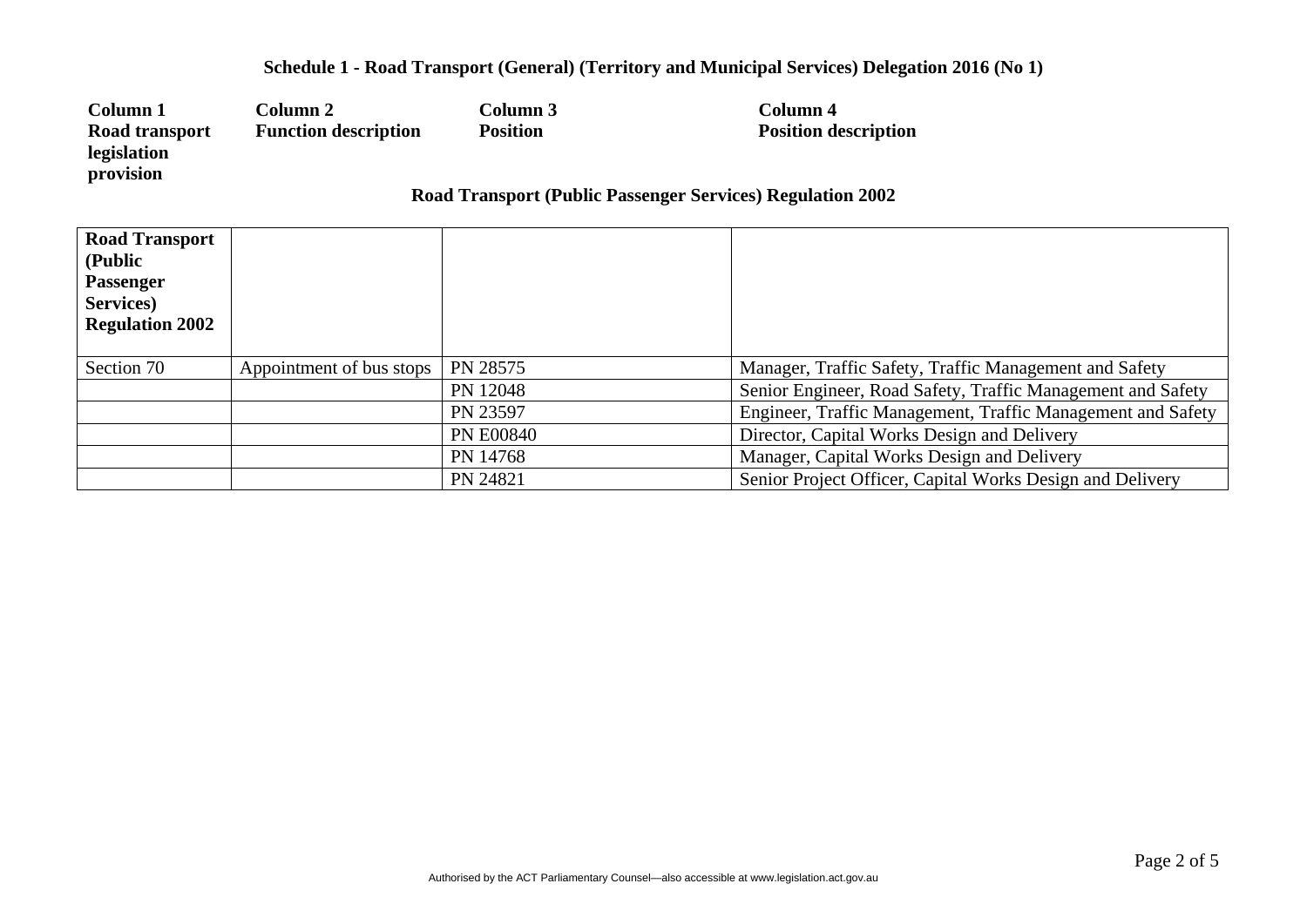| <b>Column 1</b>          | Column <sub>2</sub>                                     | <b>Column 3</b>  | <b>Column 4</b>                                                |  |
|--------------------------|---------------------------------------------------------|------------------|----------------------------------------------------------------|--|
| <b>Road transport</b>    | <b>Function description</b>                             | <b>Position</b>  | <b>Position description</b>                                    |  |
| legislation<br>provision |                                                         |                  |                                                                |  |
|                          | Road Transport (Safety and Traffic Management) Act 1999 |                  |                                                                |  |
| <b>Road Transport</b>    |                                                         |                  |                                                                |  |
| (Safety and              |                                                         |                  |                                                                |  |
| <b>Traffic</b>           |                                                         |                  |                                                                |  |
| <b>Management</b> )      |                                                         |                  |                                                                |  |
| <b>Act 1999</b>          |                                                         |                  |                                                                |  |
| Section 5 A              | Authorise persons to promote                            | <b>PN E00581</b> | Executive Director, Infrastructure, Roads and Public Transport |  |
|                          | or take part in vehicle races                           |                  |                                                                |  |
| Section 18               | Authorise persons to install                            | PN 28575         | Manager, Traffic Safety, Traffic Management and Safety         |  |
|                          | traffic control devices                                 | PN 12048         | Senior Engineer, Road Safety, Traffic Management and Safety    |  |
|                          |                                                         | PN 23597         | Engineer, Traffic Management, Traffic Management and Safety    |  |
|                          |                                                         | <b>PN E00840</b> | Director, Capital Works Design and Delivery                    |  |
|                          |                                                         | PN 14768         | Manager, Capital Works Design and Delivery                     |  |
|                          |                                                         | PN 24821         | Senior Project Officer, Capital Works Design and Delivery      |  |
| Section 20               | Direct a person to remove                               | PN 28575         | Manager, Traffic Safety, Traffic Management and Safety         |  |
|                          | unauthorised devices                                    | PN 12048         | Senior Engineer, Road Safety, Traffic Management and Safety    |  |
|                          |                                                         | PN 23597         | Engineer, Traffic Management, Traffic Management and Safety    |  |
|                          |                                                         | <b>PN E00840</b> | Director, Capital Works Design and Delivery                    |  |
|                          |                                                         | PN 14768         | Manager, Capital Works Design and Delivery                     |  |
|                          |                                                         | PN 24821         | Senior Project Officer, Capital Works Design and Delivery      |  |
| Section 31 and 32        | Removal of dangers and<br>obstructions to traffic       | PN 28575         | Manager, Traffic Safety, Traffic Management and Safety         |  |
|                          |                                                         | PN 12048         | Senior Engineer, Road Safety, Traffic Management and Safety    |  |
|                          |                                                         | PN 23597         | Engineer, Traffic Management, Traffic Management and Safety    |  |
|                          |                                                         | <b>PN E00840</b> | Director, Capital Works Design and Delivery                    |  |
|                          |                                                         | PN 14768         | Manager, Capital Works Design and Delivery                     |  |
|                          |                                                         | PN 24821         | Senior Project Officer, Capital Works Design and Delivery      |  |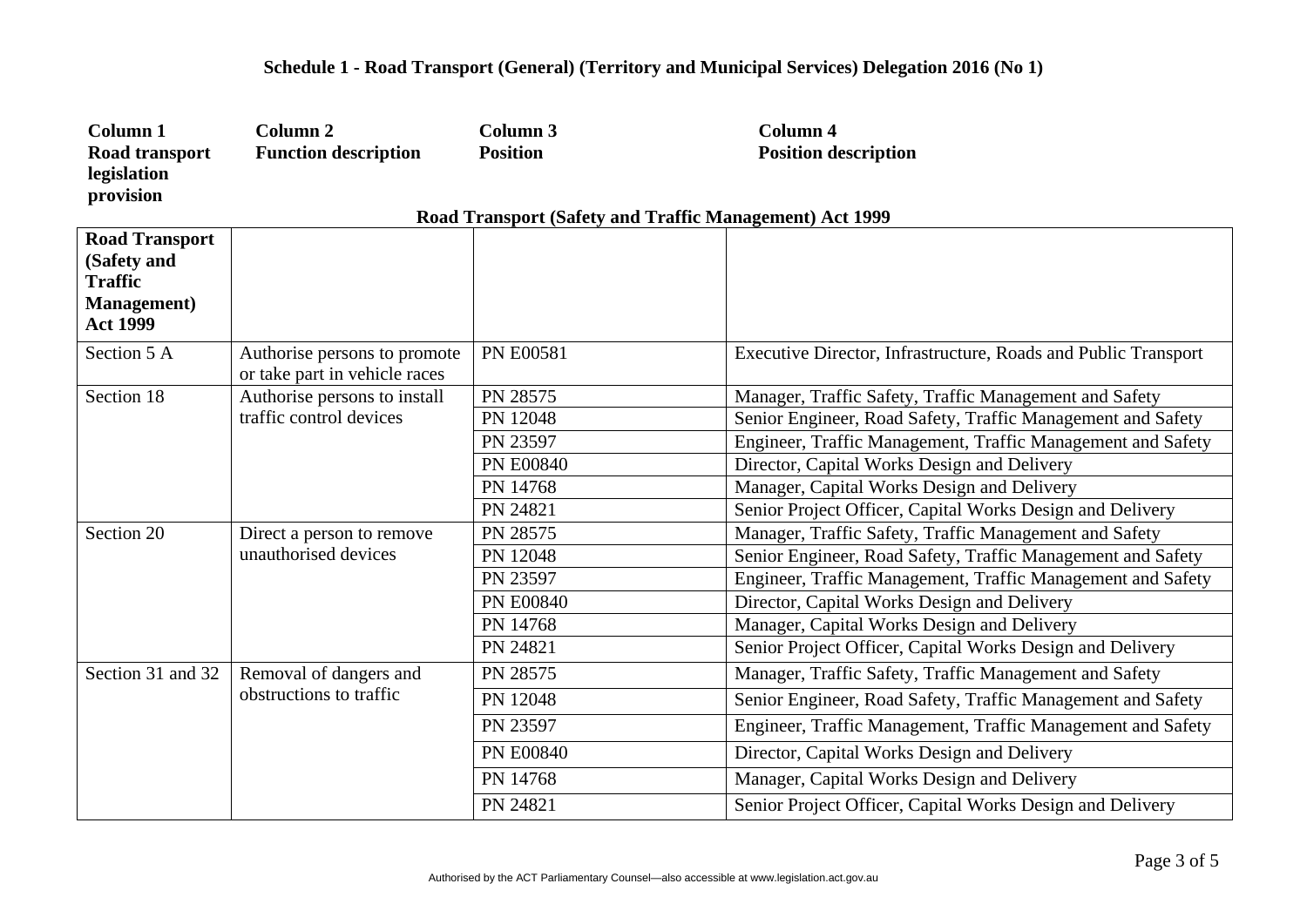| <b>Column 1</b>                                                                               | Column <sub>2</sub>                                                                                                                   | Column <sub>3</sub> | Column 4                                                       |
|-----------------------------------------------------------------------------------------------|---------------------------------------------------------------------------------------------------------------------------------------|---------------------|----------------------------------------------------------------|
| Road transport<br>legislation<br>provision                                                    | <b>Function description</b>                                                                                                           | <b>Position</b>     | <b>Position description</b>                                    |
|                                                                                               |                                                                                                                                       |                     | Road Transport (Safety and Traffic Management) Regulation 2000 |
| <b>Road Transport</b><br>(Safety and Traffic<br><b>Management</b> )<br><b>Regulation 2000</b> |                                                                                                                                       |                     |                                                                |
| Section 31                                                                                    | For the Australian Road                                                                                                               | PN 28575            | Manager, Traffic Safety, Traffic Management and Safety         |
|                                                                                               | Rules, rule 310 (3), (4)                                                                                                              | PN 12048            | Senior Engineer, Road Safety, Traffic Management and Safety    |
|                                                                                               | authorise a person to                                                                                                                 | PN 23597            | Engineer, Traffic Management, Traffic Management and Safety    |
|                                                                                               | engage in speed zone                                                                                                                  | <b>PN E00840</b>    | Director, Capital Works Design and Delivery                    |
|                                                                                               | tests; installation or                                                                                                                | PN 14768            | Manager, Capital Works Design and Delivery                     |
|                                                                                               | maintenance work on,<br>above or below a road;<br>installation; or<br>maintenance of a traffic<br>control device; a traffic<br>survey | PN 24821            | Senior Project Officer, Capital Works Design and Delivery      |
| Section 41 $(3)$                                                                              | Exempt a person or                                                                                                                    | PN 28575            | Manager, Traffic Safety, Traffic Management and Safety         |
|                                                                                               | vehicle from subsection                                                                                                               | PN 12048            | Senior Engineer, Road Safety, Traffic Management and Safety    |
|                                                                                               | (1) which prohibits the                                                                                                               | PN 23597            | Engineer, Traffic Management, Traffic Management and Safety    |
|                                                                                               | towing of any other                                                                                                                   | <b>PN E00840</b>    | Director, Capital Works Design and Delivery                    |
|                                                                                               | vehicle by the driver of                                                                                                              | PN 14768            | Manager, Capital Works Design and Delivery                     |
|                                                                                               | an articulated vehicle, or<br>from subsection $(2)$<br>which prohibits the<br>towing of more than 1                                   | PN 24821            | Senior Project Officer, Capital Works Design and Delivery      |
|                                                                                               | trailer by the driver of a<br>motor vehicle                                                                                           |                     |                                                                |
| Section $42(3)$                                                                               | Exempt a person from                                                                                                                  | PN 28575            | Manager, Traffic Safety, Traffic Management and Safety         |